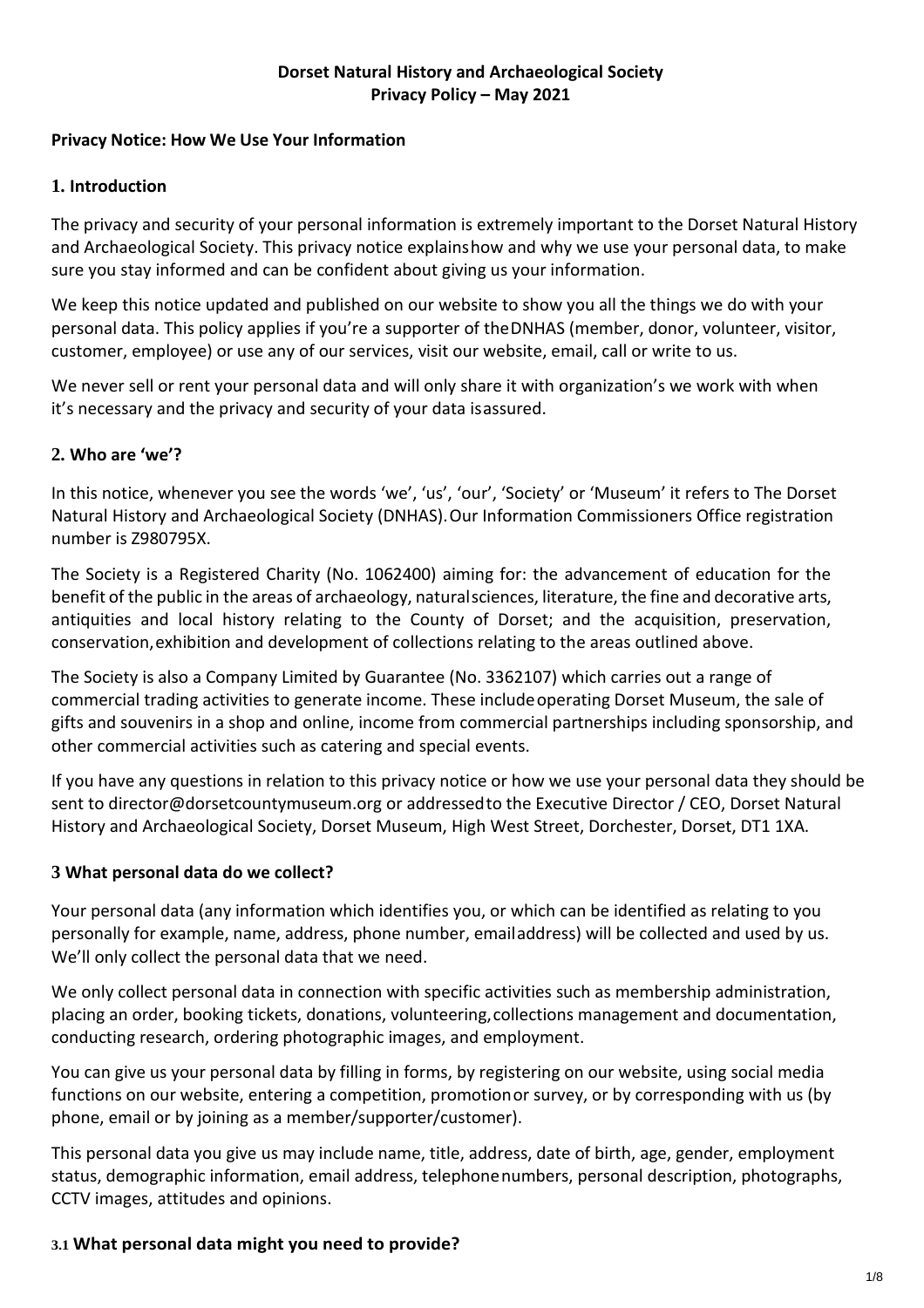This includes information you will need to give when interacting with us, for example joining or registering, buying a ticket, donating an object to the collection, placing an order or communicating with us. For example:

- Personal details (name, date of birth, email, address, telephone, and so on) when you join as a member
- Financial information (payment information such as credit or debit card or direct debit details, and whether donations are gift-aided)your opinions and attitudes about the Museum, its activities and events, and your experiences of the Society

## **3.2. Automatically collected data**

Using our website or social media channels may result in us automatically collecting the following information:

Technical information, including the Internet protocol (IP) address used to connect your computer to the Internet, your login information, browser type andversion, time zone setting, browser plug-in types and versions, operating system and platform and if you access our website via your mobile device we willcollect your unique phone identifier

Information about your visit, including, but not limited to, the full Uniform Resource Locators (URL) and query string, clickstream to, through and from ourwebsite (including date and time), products you viewed or searched for, page response times, download errors, length of visits to certain pages, page interaction information (such as but not limited to, scrolling, clicks, and mouse-overs), methods used to browse away from the page, and any phone number used to call our customer service number Information about your purchases including but not limited to revenue figures, the types of products purchased, membership application ID, purchase ID, andticket booking ID.

The terms that you use to search our website

### **3.3 Personal data created by your involvement with us**

Your activities and involvement with us will result in personal data being created. This could include details of how you've helped us by volunteering or beinginvolved with our campaigns and activities.

If you decide to donate to us then we'll keep records of when and how much you give to a particular cause.

### **3.4. Information we generate**

We conduct research and analysis on the information we hold, which can in turn generate personal data. For example, by analyzing your interests and involvementwith our work we may be able to build a profile which helps us decide which of our communications are likely to interest you. The sections 4.7 Research and 4.8 Profiling gives more detail about how we use information for profiling and targeted advertising, including giving you more relevant digital content.

### **3.5. Information from third parties**

We buy anonymous external data (e.g. census data, Experian MOSAIC, TGI) and combine it with your personal data at an aggregated level to build profiles whichhelp us work out what you're most likely to want to hear from us about and how.

#### **3.6. Sensitive personal data**

At times we'll collect sensitive personal data for Equal Opportunities monitoring, as well as researching whether we deliver great experiences for everyone, but thisis only ever analyzed at an anonymized,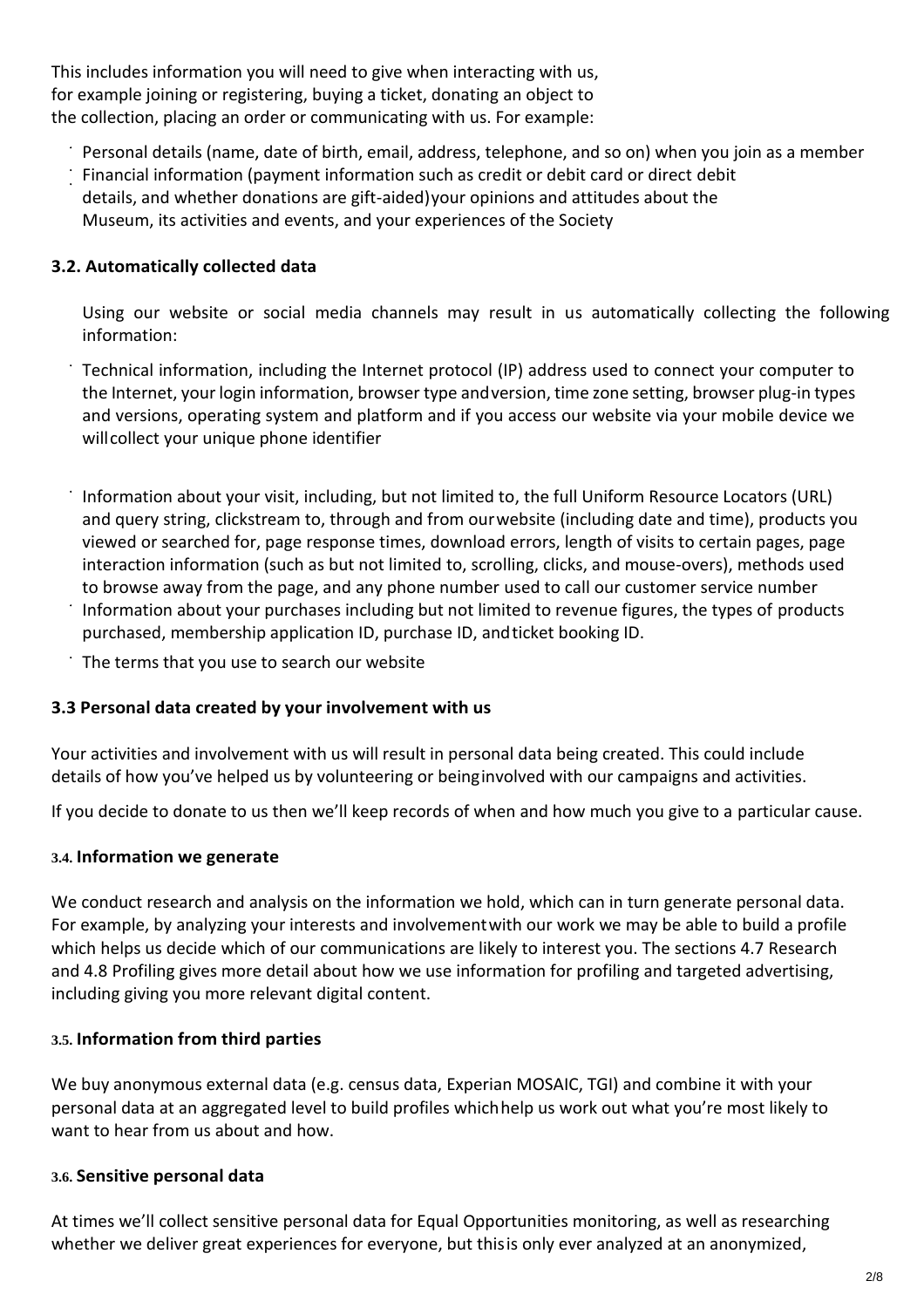aggregate level.

#### **3.7. Volunteering data**

If you're a volunteer then we may collect extra information about you (e.g. references, criminal records checks, details of emergency contacts, medical conditionsetc.). This information will be retained for legal or contractual reasons, to protect us (including in the event of an insurance or legal claim) and for safeguarding purposes.

#### **3.8 Children's personal data**

Children aged under 18 are not included in the personal details of joint /family membershipsfor the Society. We do require their personal details (or those of theirparents) for inclusion in the Young Archaeologists Club. We don't ask children for consent to marketing communications, so they will not receive them. We won'tsend marketing or fundraising emails, letters or telephone calls to people under the age of 18.

#### **4 How we use your personal data**

We'll only use your personal data on relevant lawful grounds as permitted by the EU General Data Protection Regulation (from 25 May 2018), UK Data ProtectionAct and Privacy of Electronic Communication Regulation.

Personal data provided to us will be used for the purpose or purposes outlined in any fair processing notice in a transparent manner at the time of collection or registration where appropriate, in accordance with any preferences you express. If asked by the Police, or any other regulatory or government authority investigatingsuspected illegal activities, we may need to provide your personal data.

Your personal data may be collected and used to help us deliver our charitable activities, help us raise funds, or complete your order or request. Below are the mainuses of your data which depend on the nature of our relationship with you and how you interact with our various services, websites and activities.

#### **4.1 Marketing communications**

Your privacy is important to us, so we'll always keep your details secure. But we'd like to use your details to keep in touch about things that may matter to you.

If you choose to hear from us we may send you information based on what is most relevant to you or things you've told us you like. We may also show you relevantcontent online. This might be about visiting the Museum, volunteering with us, membership, events and activities, conservation work, fundraising, or offers in our shop and tea room.

We'll only send these to you if you agree to receive them and we will never share your information with companies outside the DNHAS for inclusion in theirmarketing. If you agree to receive marketing information from us you can change your mind at a later date.

However, if you tell us you don't want to receive marketing communications, then you may not hear about events or other work we do that may be of interest to you.

Personal data provided to us may also be profiled to help us with advertising targeting. For example, your membership data may be used to ensure we don't serveyou online membership advertisements. Or we may use your personal data to find online users with a similar profile to yourself who may be interested in our products or services.

We may sometimes use third parties to capture some of our data on our behalf, but only where we are confident that the third party will treat your data securely, inaccordance with our terms and in line with the requirements set out in the GDPR.

We'll always act upon your choice of how you want to receive communications (for example, by email, post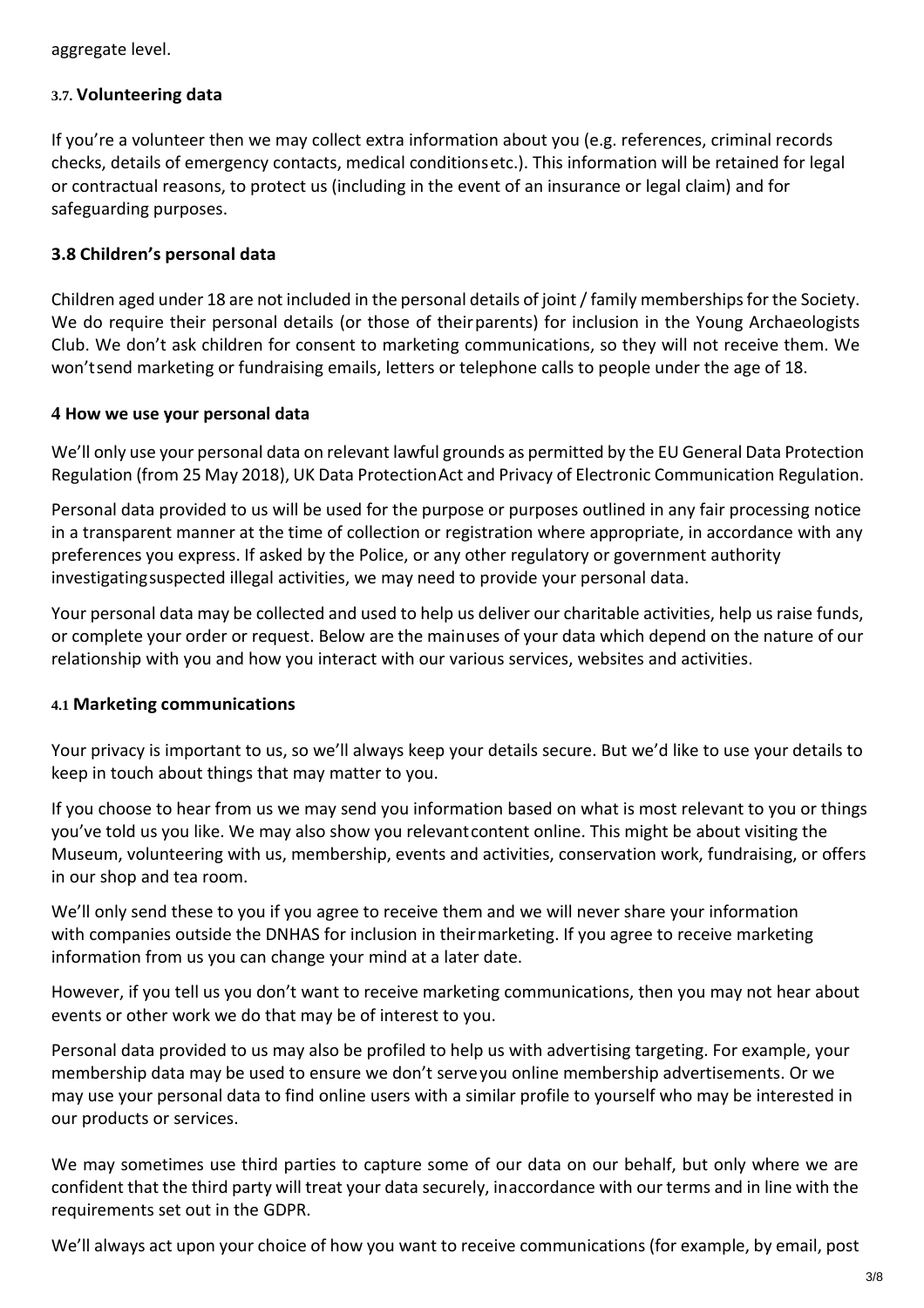or phone). However, there are some communicationsthat we need to send. These are essential to fulfil our promises to you as a member, volunteer, donor or buyer of goods or services from the Society. Examples are:

- Transaction messaging, such as Direct Debit schedules, shop purchase confirmations and ticketbooking confirmations
- Membership-related mailings such as renewal reminders, DNHAS Newsletter, the Proceedings ofDNHAS and notice of our Annual General Meeting

### **4.2 Membership including newsletters and magazines**

We use the personal data you provide as a DNHAS member to service your membership. This includes sending renewal information to annual members by mail andemail, sending Society magazines, Newsletters and the Proceedings, and information about our Annual General Meeting.

### **4.3 Fundraising, donations and legacy pledges**

Where we have your permission, we may invite you to support our vital heritage, learning conservation and collections development work by making a donation,getting involved in fundraising activities or leaving a gift in your will.

Occasionally, we may invite some members and supporters to attend special events to find out more about the ways in which donations, gifts and legacies can makea difference to specific projects and to our cause. We'll also send you updates on the impact that you make by supporting us in this way, unless you tell us not to.

If you make a donation, we'll use any personal information you give us to record the nature and amount of your gift, claim gift aid where you've told us you'reeligible and thank you for your gift. If you interact or have a conversation with us, we'll note anything relevant and store this securely on our systems.

If you tell us you want to fundraise to support our cause, we'll use the personal information you give us to record your plans and contact you to support yourfundraising efforts.

If you've told us that you're planning to, or thinking about, leaving us a gift in your will, we'll use the information you give us to keep a record of this – includingthe purpose of your gift, if you let us know this.

If we have a conversation or interaction with you (or with someone who contacts us in relation to your will, for example your solicitor), we'll note these interactionsthroughout your relationship with us, as this helps to ensure your gift is directed as you wanted.

Charity Commission rules require us to be assured of the provenance of funds and any conditions attached to them. We follow a due diligence process which involves researching the financial soundness, credibility, reputation and ethical principles of donors who've made, or are likely to make, a significant donation to the Society.

As part of this process we'll carry out research using publicly available information and professional resources. If this applies to you, we'll remind you about theprocess when you make your donation.

### **4.4 Major donors**

If you're a current or prospective major donor, we'll give you a bespoke privacy notice with further details ofhow we look after your data.

### **4.5 Management of volunteers**

We need to use your personal data to manage your volunteering, from the moment you enquire to the time you decide to stop volunteering with us. This couldinclude: contacting you about a role you've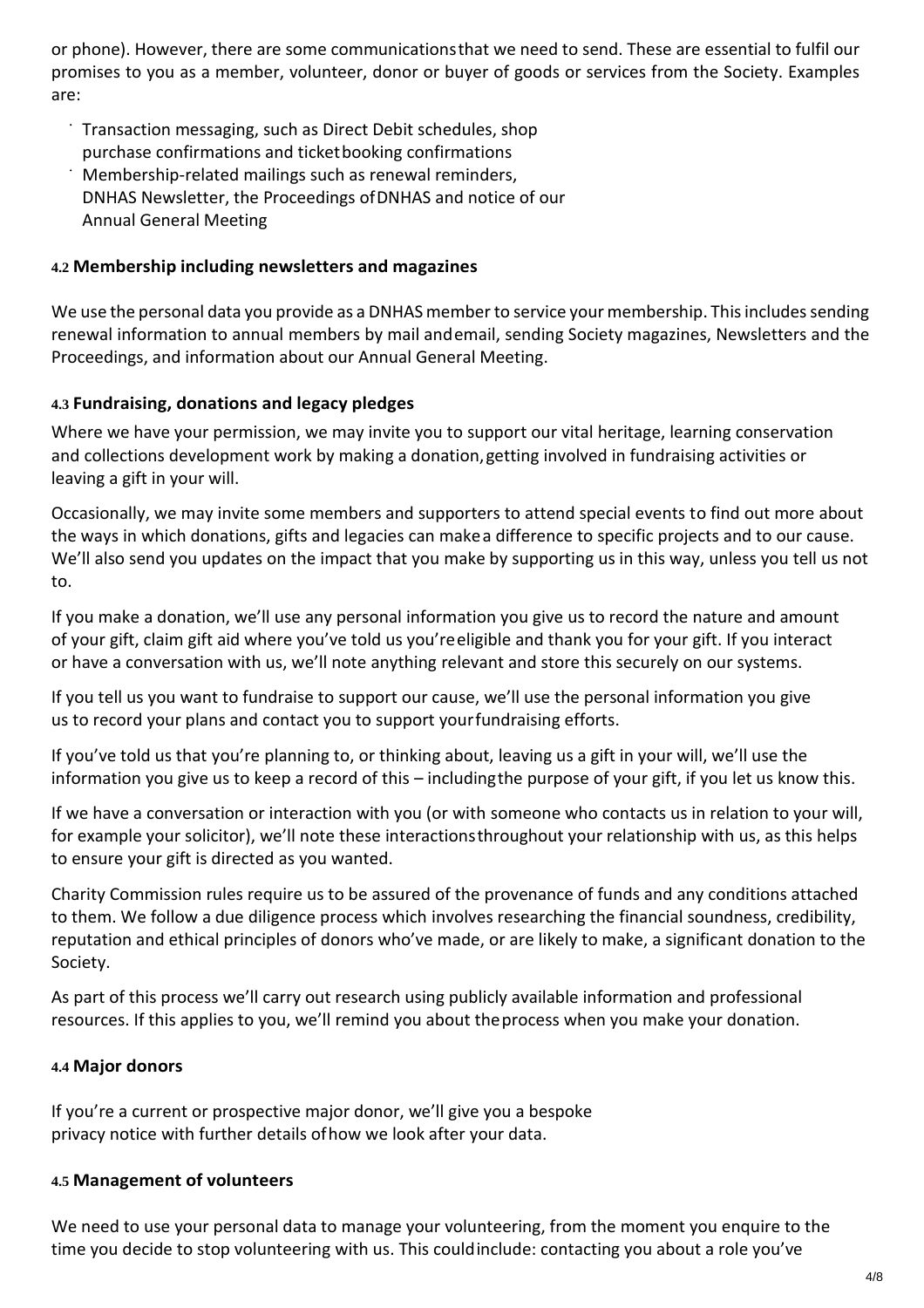applied for or we think you might be interested in, shifts you've booked on to, and to recognize your contribution.

Management could also include information about your volunteering experience. We may share this with funders to help them monitor how their funding is makinga difference.

### **4.6 Retail sales and events management**

We process customer data in order to fulfil event bookings, ticket sales and other retail activities. Your data will be used to communicate with you throughout the process, including to confirm we've received your order and payment, to confirm dispatch, to clarify where we might need more detail to fulfil an order or booking,or to resolve issues that might arise with your order or booking. We may also hold dietary requirements for special event catering.

### **4.7 Research**

We carry out research with our members, visitors, customers, staff and volunteers to get feedback on their experience with us. We use this feedback to improve theexperiences that we offer and ensure we know what is relevant and interesting to you.

If you choose to take part in research, we'll tell you when you start what data we will collect, why and how we'll use it. All the research we conduct is optional and you can choose not to take part. For some of our research we may ask you to provide sensitive personal data (e.g. ethnicity). You don't have to provide this data andwe also provide a 'prefer not to say' option. We only use it at an aggregate level for reporting (e.g. equal opportunities monitoring).

Under strictly controlled circumstances we may give some of your personal data (e.g. contact information) to a research agency (e.g. The Audience Agency) whowill carry out research and analysis on our behalf.

## **4.8 Profiling**

It's important that we use our resources in a responsible and cost-effective way. So we use profiling and targeting to help us understand our members, visitors and supporters and make sure that:

- Our communications and services are relevant, personalized and interesting to you, our services meet the needs of our members, visitors and supporters
- We only ask for further support and help from you if it's appropriatewe use our resources responsibly and keep our costs down

To do this we'll use profiling to analyses how you interact with us and use aggregated demographic informationto let you know what's happening and understand your interests.

We also use specific tools to profile how you interact with us online, for example, Adobe Analytics, Google Analytics and Double Click for Advertisers. We useAdobe Analytics to collect information on the use of the Society website. Much of the information we collect is aggregated, however we may also collect some personal data for the use of personalizing your experience, optimizing our marketing campaigns, and to ensure the site is functioning as intended.

The personal information that is collected includes transactional information (i.e. order number) for Memberships, Donations, Renewals, Ticket Bookings and OnlineShop Purchases. This information takes the form of an encrypted string.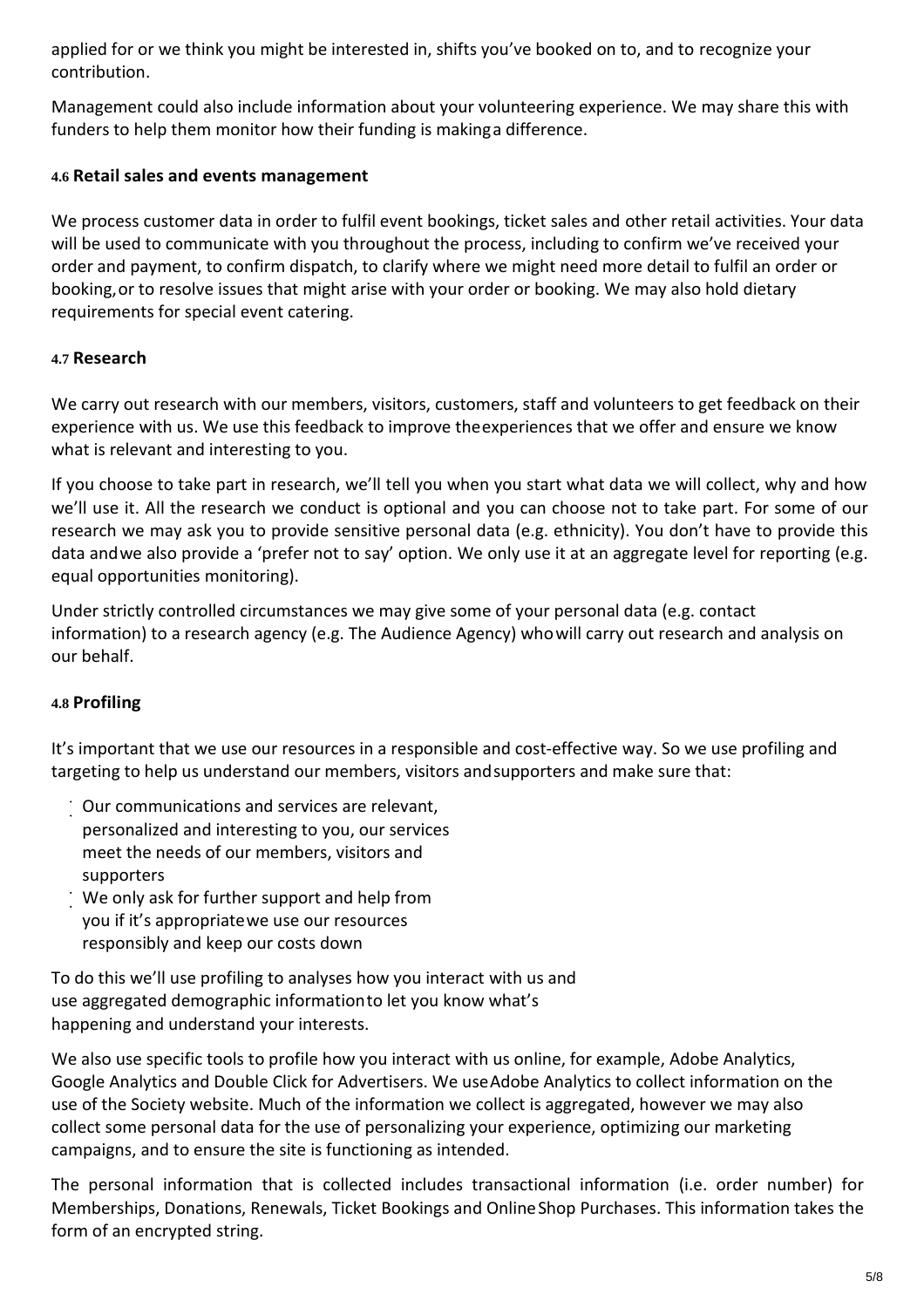If you've agreed that we can contact you for marketing purposes, we may also gather additional information about you from external sources, for example: updatesto address and contact information, or publicly available information regarding your wealth, earnings and employment at an aggregate level. We may use this information to assess your capacity to support us and invite you to do so.

This analysis may be carried out by us or by third party organizations working for us. We may also host encrypted personal data on third party websites (e.g. socialmedia platforms) to ensure that you only see relevant, personalized and interesting content from those organizations.

### **4.9 CCTV**

Dorset Museum has Closed Circuit Television (CCTV) and you may be recorded when you visit. CCTV is used to provide security and protect both our visitors, volunteers and staff. CCTV will be only be viewed when necessary (e.g. to detect or prevent crime) and footage is stored for set period of time after which it is recorded over. The Society complies with the Information Commissioner's Office CCTV Code of Practice and we put up notices so you know when CCTV is used

#### **5 Online data and e-commerce**

### **5.1 Cookies**

Cookies are small text files stored on your computer when you visit certain websites. We use first party cookies (cookies that we have set, that can only be read by our website) to personalize your online experience. We also use third party cookies (cookies that are set by an organization other than the owner of the website) forthe purposes of website measurement and targeted advertising. You can control the use of cookies via your browser.

#### **5.2 Links to other websites**

Our website may, from time to time, contain links to and from the websites of our partner networks, advertisers and affiliates. If you follow a link to any of these websites, please note that these websites have their own privacy policies and privacy notices and that we don't accept any responsibility or liability for these policies.Please check these policies before you submit any personal data to these websites. This privacy notice applies solely to the personal data collected by the DNHAS.

### **5.3 Online Payment Card Security**

The DNHAS has an active PCI-DSS compliance programmer in place. This is the international standard for safe card payment processes. As part of our complianceto this very stringent standard, we ensure that our IT systems do not directly collect or store payment card information; for example the full 16 digit number on the front of the card or the security code on the back. Our online payment solutions are carried out using a 'payment gateway' which is a direct connection to a paymentservice provided by a bank. This means that when you input card data into an online payment page, you are communicating directly with the bank and the bank passes your payment to us, this means that your payment card information is handled by the bank and not processed or held by us.

### **6. Keeping your information**

We will only use and store your information for as long as it is required for the purposes it was collected for. How long it will be stored for depends on theinformation in question, what it is being used for and, sometimes, statutory legal requirements.

#### **6.1 How we secure your data**

Information system and data security is imperative to us to ensure that we are keeping our customers,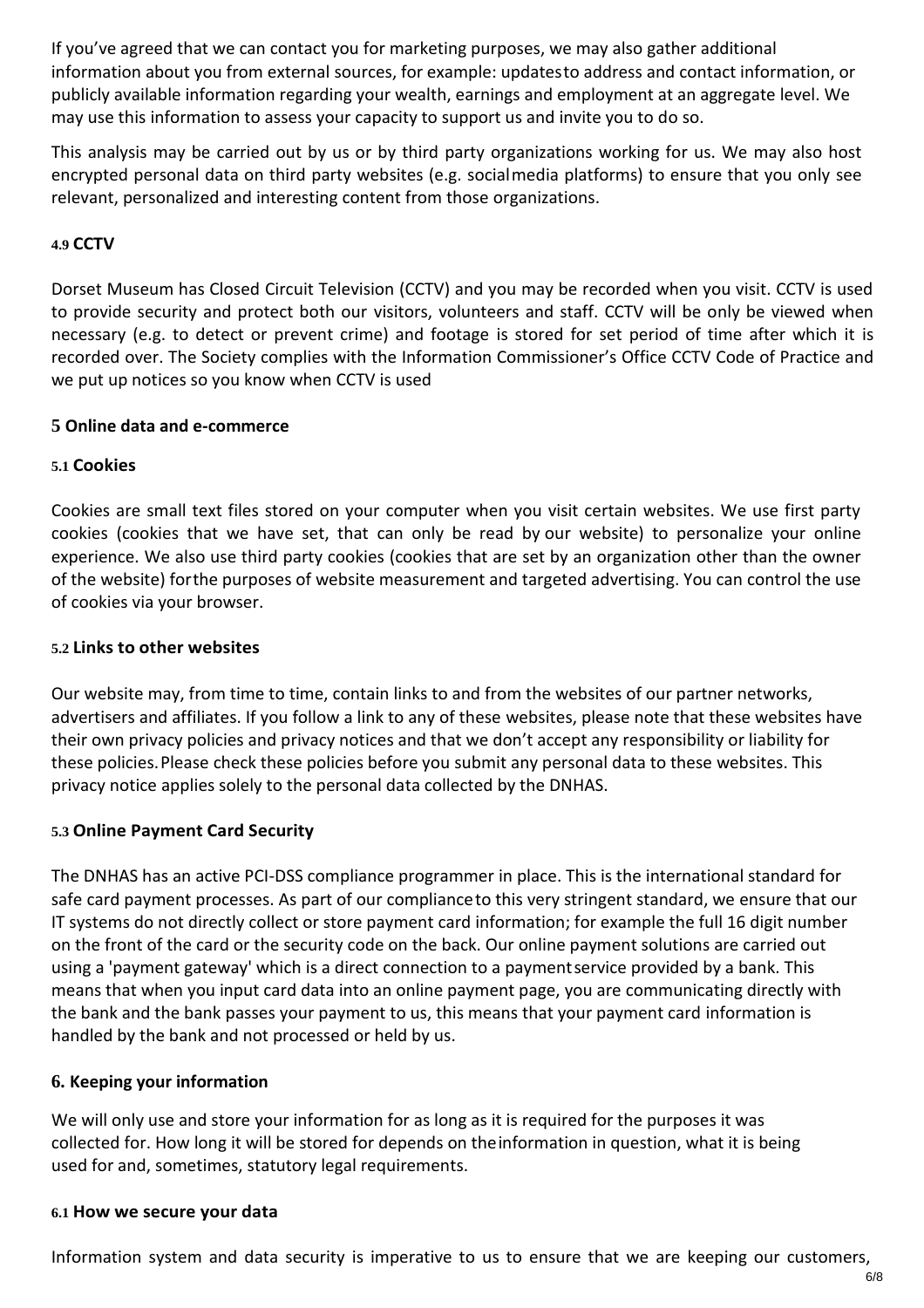members, visitors, volunteers, employees and contractors safe.We operate a robust and thorough process for assessing, managing and protecting new and existing systems which ensures that they are up to date and secure againstthreats.

When you trust us with your data we will always keep your information physically secure to maintain your confidentiality. By utilizing encryption when yourinformation is stored or transmitted electronically we minimize the risk of unauthorized access or disclosure.

## **6.2 Disclosing and sharing information**

When we allow third parties acting on behalf of the Society to access to your information, we will always have complete control of what they see, how long they seeit for and what they are allowed to do with it. We do not sell your personal information for other organizations to use. Personal data collected and processed by us may be shared with the following groups where necessary:

- Society employees and volunteers
- Consultants who conduct audience development and fundraising research on our behalf
- Third party cloud hosting and IT infrastructure providers who host the website and provide ITsupport in respect of the website; Also, under strictly controlled conditions:
- Selected museum and heritage partner organizationsService Providers
- Contractors Advisors and Agents

We may also disclose your personal information to third parties if we are under a duty to disclose or share your personal data in order to comply with any legal obligation, or in order to enforce or apply our terms of use or cookie policy and other agreements; or to protect the rights, property, or safety of the DNHAS, ourmembers, supporters and visitors. This includes exchanging information with other companies and organizations for the purposes of fraud protection.

## **6.3 Storage of information**

The Society's operations are based in the UK and we store all our data within the European Union (EU). Some organizations which provide services to us may transfer data outside the European Economic Area but we'll only allow this if your data is adequately protected (e.g. US Privacy Shield or Standard EU contractualclauses).

## **6.4 Archiving**

We will not keep personal data for any longer than is absolutely necessary and it will be disposed of using a secure professional destruction service. Electronic records will be deleted in such a way that they cannot be retrieved. While the length of time we retain records will necessarily vary depending on specific purposes,the main parameters are as follows:

- Financial data will be stored for 7 years for HMRC tax, VAT and Gift Aid inspection purposes Membership data will not be retained following subscription cancellation
- Employment and volunteering personal data will be stored for no more than 5 years after resignationor termination of contract for safeguarding and reference request purposes
- Collections donation data will be stored as part of the object history file and transfer of title information in perpetuity.

# **7 Recruitment and employment**

In order to comply with our contractual, statutory, and management obligations and responsibilities, we process personal data, including 'sensitive' personal data,from job applicants and employees.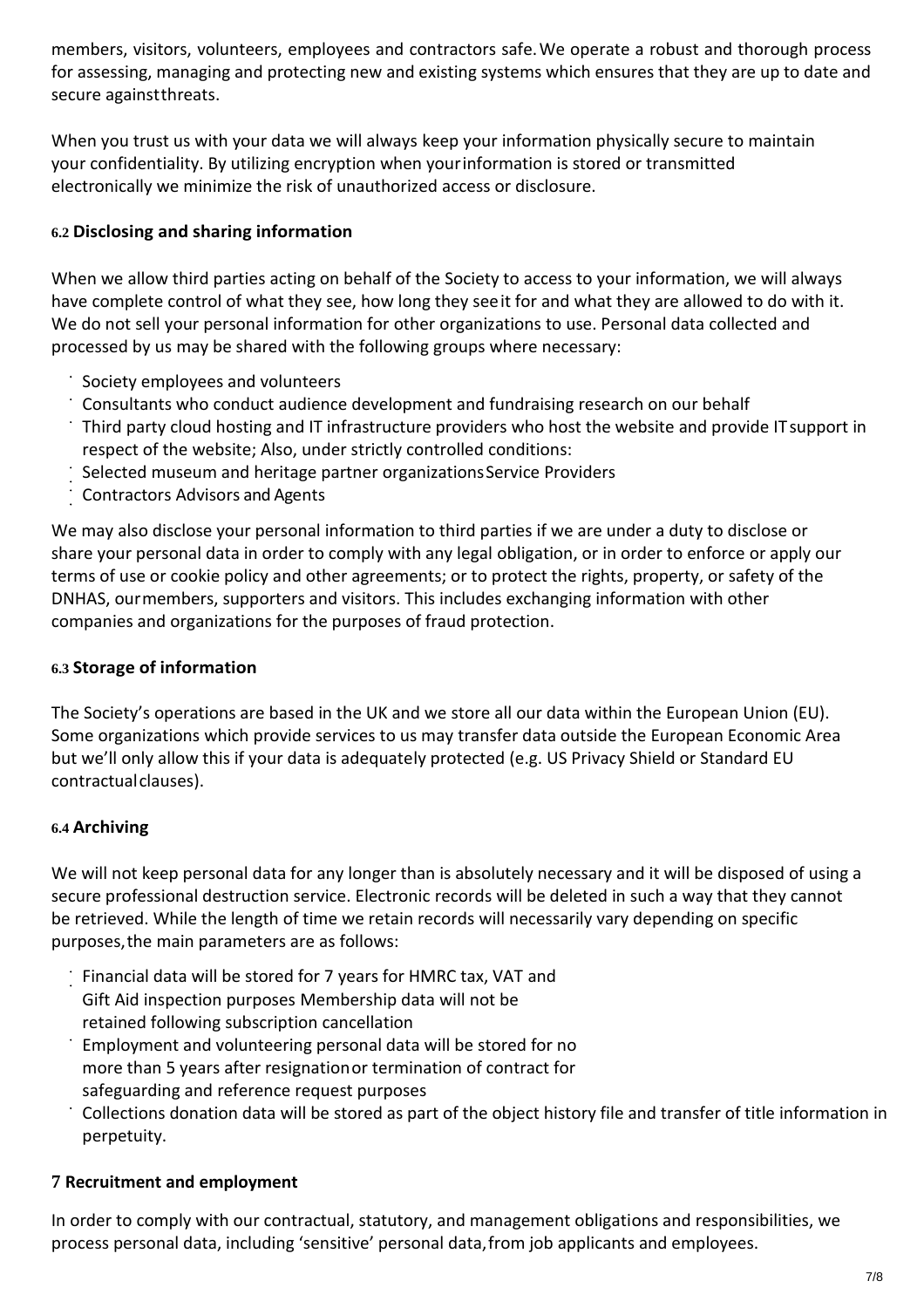Such data can include, but isn't limited to, information relating to health, racial or ethnic origin, and criminal convictions. In certain circumstances, we may process personal data or sensitive personal data, without explicit consent. Further information on what data is collected and why it's processed is given below.

# **7.1 Contractual responsibilities**

Our contractual responsibilities include those arising from the contract of employment. The data processed to meet contractual responsibilities includes, but is notlimited to, data relating to: payroll, bank account, postal address, sick pay; leave, maternity pay, pension and emergency contacts.

# **7.2 Statutory responsibilities**

Our statutory responsibilities are those imposed through law on the organization as an employer. The data processed to meet statutory responsibilities includes, but isnot limited to, data relating to: tax, national insurance, statutory sick pay, statutory maternity pay, family leave, work permits, equal opportunities monitoring.

# **7.3 Management responsibilities**

Our management responsibilities are those necessary for the organizational functioning of the organisation. The data processed to meet management responsibilitiesincludes, but is not limited to, data relating to: recruitment and employment, training and development, absence, disciplinary matters, e-mail address and telephone number.

# **7.4 Sensitive personal data**

'Sensitive personal data' is defined by the GDPR as information about racial or ethnic origin, political opinions, religious beliefs or other similar beliefs, trade unionmembership, physical or mental health, sexual life, and criminal allegations, proceedings or convictions.

In certain limited circumstances, we may legally collect and process sensitive personal data without requiring the explicit consent of an employee:

- a. We will process data about an employee's health where it is necessary, for example, to record absence from work due to sickness, to pay statutory sick pay, to make appropriatereferrals to the Occupational Health Service, and to make any necessary arrangements or Adjustments to the workplace in the case of disability. This processing will not normally happenwithout the employee's knowledge and, where necessary, consent.
- b. We will process data about, but not limited to, an employee's racial and ethnic origin, Their sexual orientation or their religious beliefs only where they have volunteered such data and only for the purpose of monitoring and upholding our equal opportunities policies and related provisions.
- c. Data about an employee's criminal convictions will be held as necessary.

# **7.5 Disclosure of personal data to other bodies**

In order to carry out our contractual and management responsibilities, we may, from time to time, need to share an employee's personal data with one or more thirdparty supplier.

To meet the employment contract, we are required to transfer an employee's personal data to third parties, for example, to pension providers and HM Revenue andCustoms.

In order to fulfil our statutory responsibilities, we're required to give some of an employee's personal data to government departments or agencies e.g. provision ofsalary and tax data to HM Revenue and Customs.